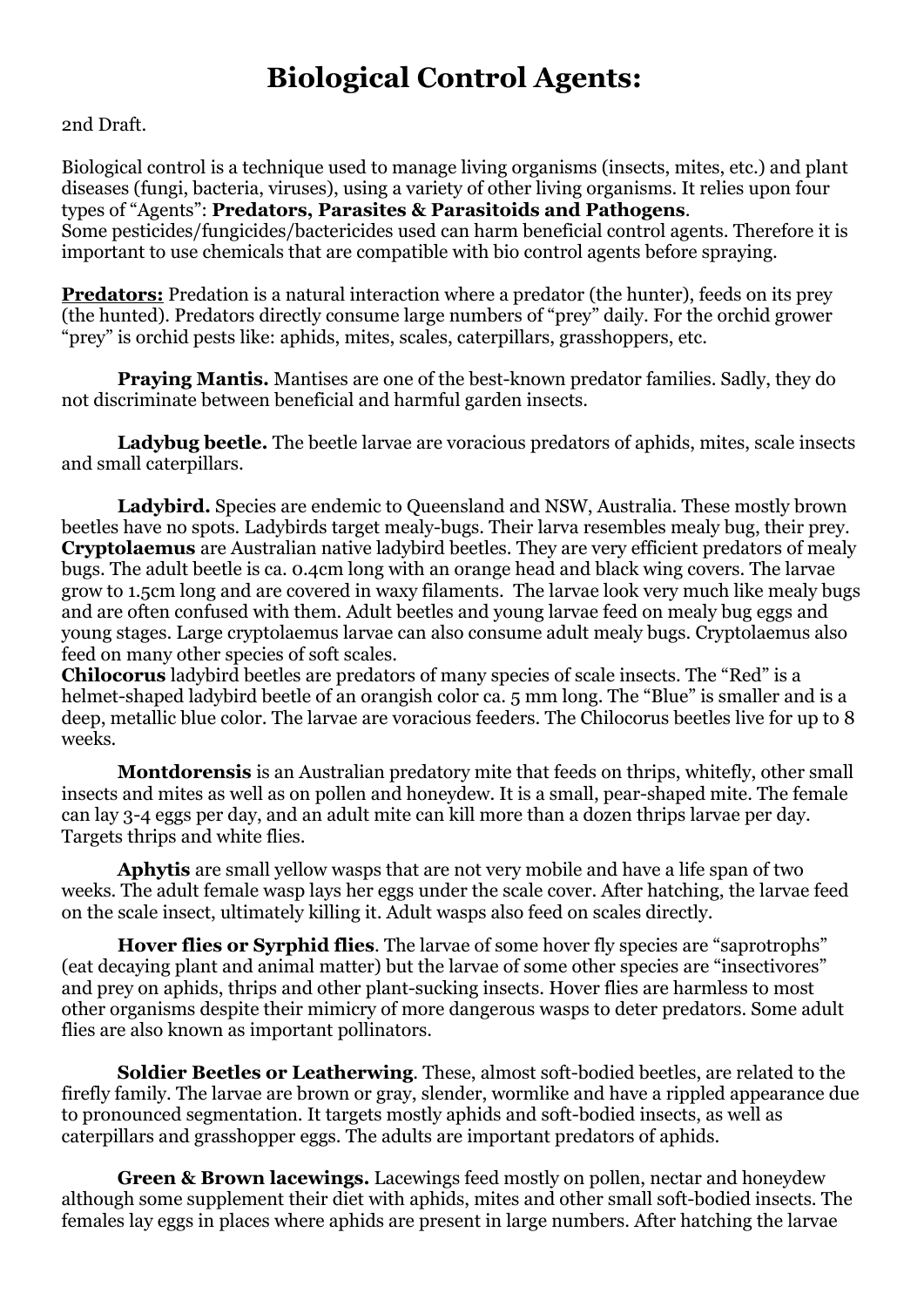will mould and start to consume the eggs. They are voracious predators, attacking most insects of suitable size, especially aphids, caterpillars, insect larvae, insect eggs, etc. The larvae are also known under the nickname "aphid lions" or "aphid wolves".

**Minute Pirate Bug.** The genus Orius consists of omnivorous bugs and belongs to the family Anthocoridae (pirate bugs). The adults are 2–5 mm long and feed mostly on spider mites, thrips and their eggs, occasionally they also feed on pollen.

**Nematodes.** Nematodes kill slug thereafter feeding and reproducing inside.

**Big-eyed bugs.** These are true bugs in the order Hemiptera and are considered an important predator of mites and insect eggs. Big-Eyed bugs deposit their eggs individually or in clusters on leaves in close proximity to the targeted prey. Both nymphs and adults are predatory.

**Damsel bugs.** Soft-bodied, elongate and winged terrestrial predators that prey mostly on aphids.

**Hypoaspis.** Predatory mites that feed on various larvae of gnats and pupae of thrips.

**Occidentalis.** Predatory mite that feeds on two-spotted mites, spider mites, thrips and white flies.

**Persimilis.** Predatory mite that feeds on two-spotted mites.

**Predatory Mites:** *Phytoseiulus persimilis* targets two spotted spider mites and *Amblyseius californicus* targets numerous species of spider mites

**Predatory gall midge:** *Feltiella acarisuga* targets numerous species of spider mites.

**Predatory Bugs:** *Macrolophus caluginosus* targets spider mites, white flies, aphids and thrips.

## **Parasites and Parasitoids:**

**Parasitism** is a one-sited relationship between two or more unrelated life forms. One, the parasite, benefits at the expense of the other, the host. Parasites are normally smaller then their hosts, show a high degree of specialization, and also reproduce at a faster rate. Micro-Parasites, such as viruses and bacteria, can be directly transmitted between hosts of the same species.

**Parasitoids** are parasitic organisms that spend part of their life cycle attached to or inside a single host. Unlike parasites, parasitoids ultimately kill, and in most cases consume their host.

The main difference between parasites and parasitoids: **Parasitoids normally kill their host but Parasites do not.**

Parasitoids lay their eggs on or in the body of a host, which is then used as a food source for the developing larvae and ultimately, the host is killed.

Most parasitoids are wasps or flies and usually have a very narrow host range. They are one of the most widely used biological control agents.

**Aphidius.** Tiny wasp, which parasitizes many aphid species. The wasp is about 2-3mm long and black with brown legs and resembles black winged ants. Adult wasps deposit an egg into the aphid. The aphid continues to move and feed for days as if nothing happened. Only when the egg hatches, the larva begins feeding on the aphid eventually killing it. The parasitoid within the aphid body and at this stage it is called a "mummy". Eventually, the wasp will chew a hole through the back of the mummy and will emerge as an adult wasp to start a new life cycle.